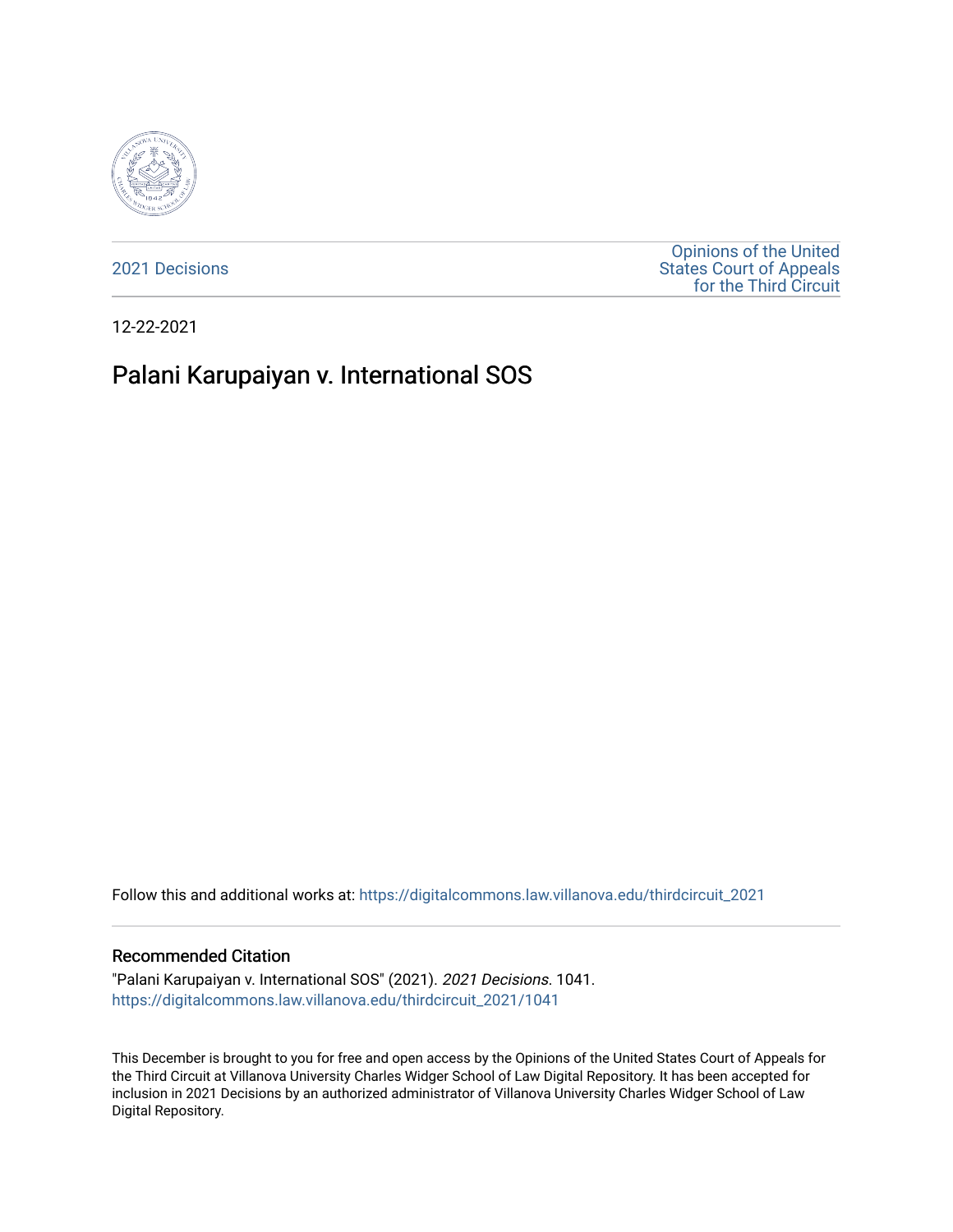### **NOT PRECEDENTIAL**

### UNITED STATES COURT OF APPEALS FOR THE THIRD CIRCUIT

No. 21-1853  $\mathcal{L}_\text{max}$ 

## PALANI KARUPAIYAN, Appellant

v.

INTERNATIONAL SOS; ACCESS STAFFING, LLC; KAPITAL DATA CORP; DESSI NIKOLOVA, Individually and in her official capacity as director, product engineering of the international SOS; GREGORY HARRIS, Individually and in his official capacity as team leader, mobile applications of the international SOS; KUMAR MANGALA, Individually and in their official capacity as founder and CEO of the Kapital Data Corp; MIKE WEINSTEIN, Individually and in his official capacity as principal product engineering of the Access Staffing LLC

> On Appeal from the United States District Court for the Eastern District of Pennsylvania (D.C. Civil Action No. 2-19-cv-02259) District Judge: Honorable Petrese B. Tucker

 $\mathcal{L}_\text{max}$ 

Submitted Pursuant to Third Circuit LAR 34.1(a) December 1, 2021 Before: GREENAWAY, Jr., PORTER, and NYGAARD, Circuit Judges

(Opinion filed: December 22, 2021)

OPINION\*  $\mathcal{L}_\text{max}$ 

<sup>\*</sup> This disposition is not an opinion of the full Court and pursuant to I.O.P. 5.7 does not constitute binding precedent.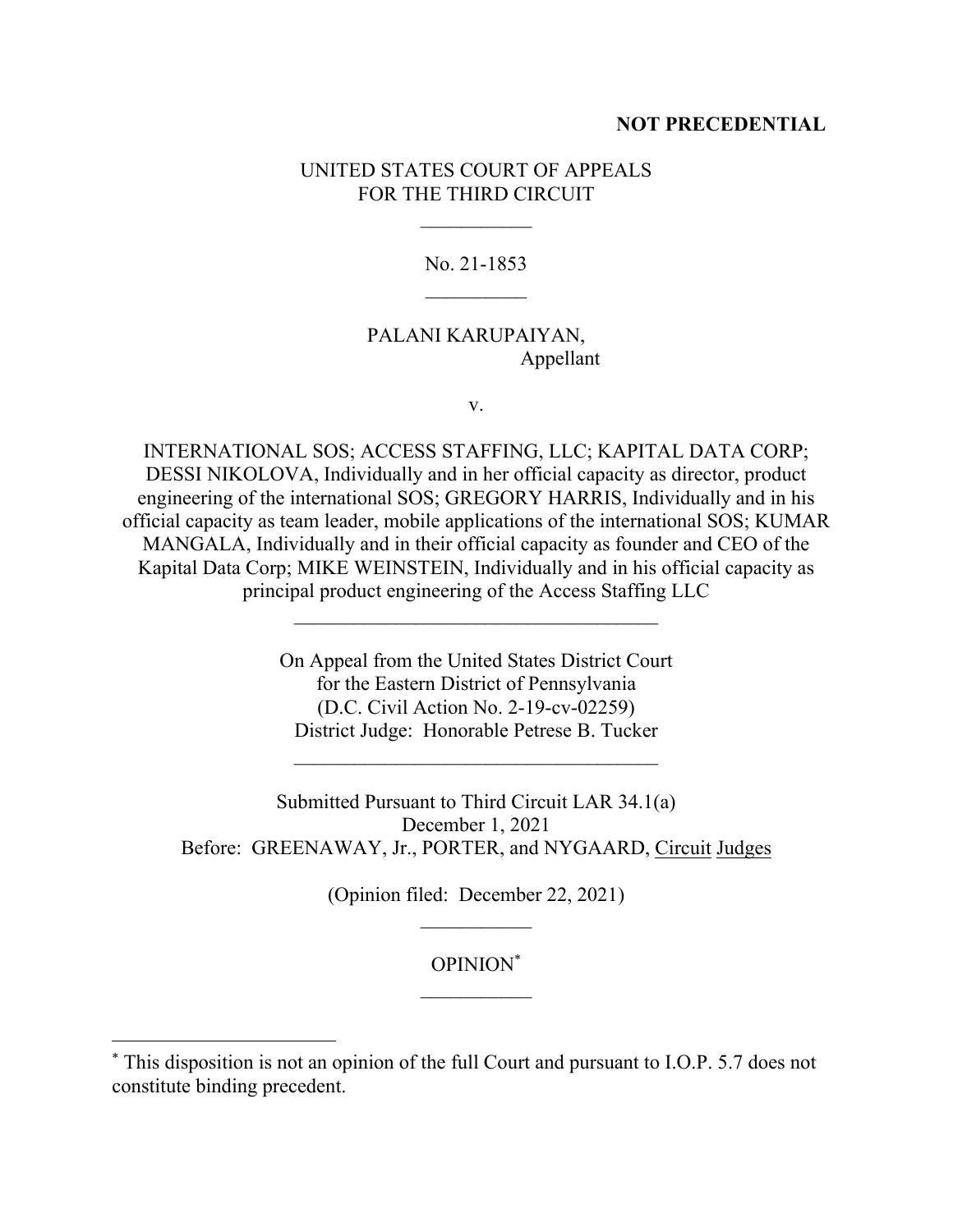#### PER CURIAM

Palani Karupaiyan was employed by International SOS, through some combination of contractual arrangements with Access Staffing and Kapital Data, as a software engineer. Proceeding pro se, he filed in the District Court a complaint against these companies and numerous individuals, claiming that the termination of his contract and subsequent decision not to hire him for another position were the result of discrimination on the basis of his race, ethnicity, national origin, and disability, in violation of Title VII of the Civil Rights Act of 1964, the Americans with Disabilities Act, and other federal and state laws.

Identifying even these few basic details in the complaint is difficult, as it lacked any comprehendible factual narrative. Defendants moved to dismiss. Karupaiyan then sought numerous extensions, responded to the individual defendants' motions, and filed his first amended complaint. The first amended complaint cited, in the District Court's words, "a hornbook's worth of additional statues," which the defendants allegedly violated. Order 2–3, ECF No. 70. Addressing defendants' second round of motions, the District Court held that the first amended complaint failed to comply with Federal Rule of Civil Procedure  $8(a)$ ,<sup>1</sup> and entered an order of dismissal without prejudice, ordering Karupaiyan to file his second amended complaint within thirty days.

A month after that deadline passed, Karupaiyan filed a second amended complaint

<sup>&</sup>lt;sup>1</sup> Rule  $8(a)$  requires, among other things, "a short and plain statement of the claim showing that the pleader is entitled to relief." Fed. R. Civ. P. 8(a)(2).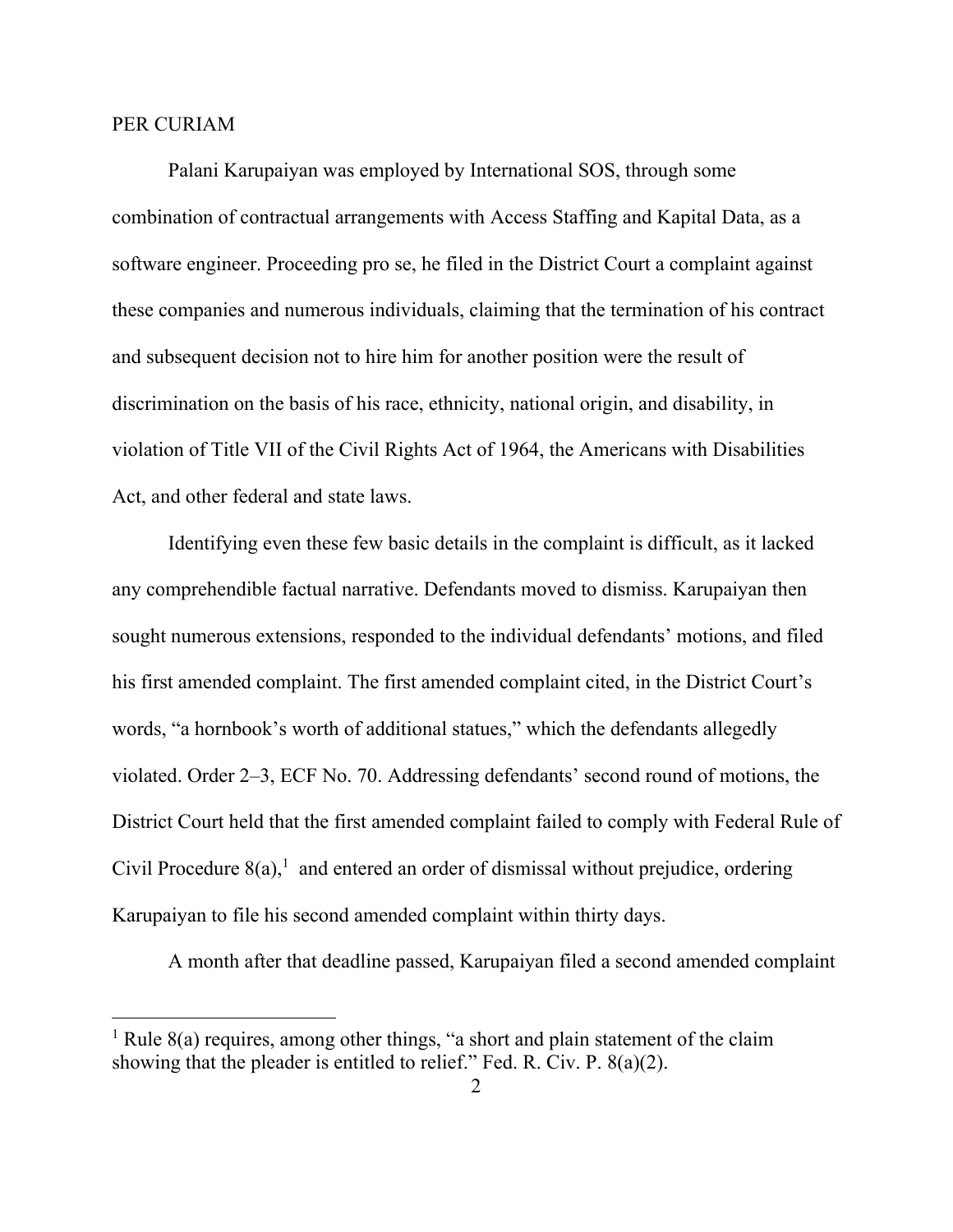that was even longer than—and equally unintelligible as—the first. Defendants again moved to dismiss, and Karupaiyan responded by moving for summary judgment. The District Court dismissed the complaint with prejudice, explaining that Karupaiyan failed to comply with its prior order and that further amendment would be futile. See Order 3–8, ECF No. 70 (citing, inter alia, Fed. R. Civ. P. 8(a), 10(b), 41(b)). Karupaiyan timely moved the District Court for reconsideration, which was denied. Karupaiyan now appeals. 2

In certain cases, there may be good reasons to give a plaintiff, particularly a pro se one, multiple shots at amendment. That said, "the question before us is not whether we might have chosen a more lenient course than dismissal . . . but rather whether the District Court abused its discretion in ordering the dismissal." Garrett v. Wexford Health, 938 F.3d 69, 92 (3d Cir. 2019). There was no such abuse here. Karupaiyan has had multiple opportunities to persuade a court that he could adequately plead his claims—his original complaint, two amended complaints, responses to defendants' motions to dismiss, motion for reconsideration, and, most recently, appellate brief—and he has missed with each. See id. at 93 ("[A] district court acts within its discretion when it

<sup>&</sup>lt;sup>2</sup> Karupaiyan originally appealed the order dismissing his second amended complaint. We stayed our proceedings pending disposition of his motion for reconsideration. He filed an amended notice of appeal when it was denied, so our review encompasses that order, as well. See R. 4(a)(4)(B)(ii); United States v. McGlory, 202 F.3d 664, 668 (3d Cir. 2000) (en banc). We have jurisdiction under 28 U.S.C. § 1291. Our review is for abuse of discretion. See Max's Seafood Café v. Quinteros, 176 F.3d 669, 673 (3d Cir. 1999) (reconsideration review); In re Westinghouse Sec. Litig., 90 F.3d 696, 702 (3d Cir. 1996) (Rule 8 review).